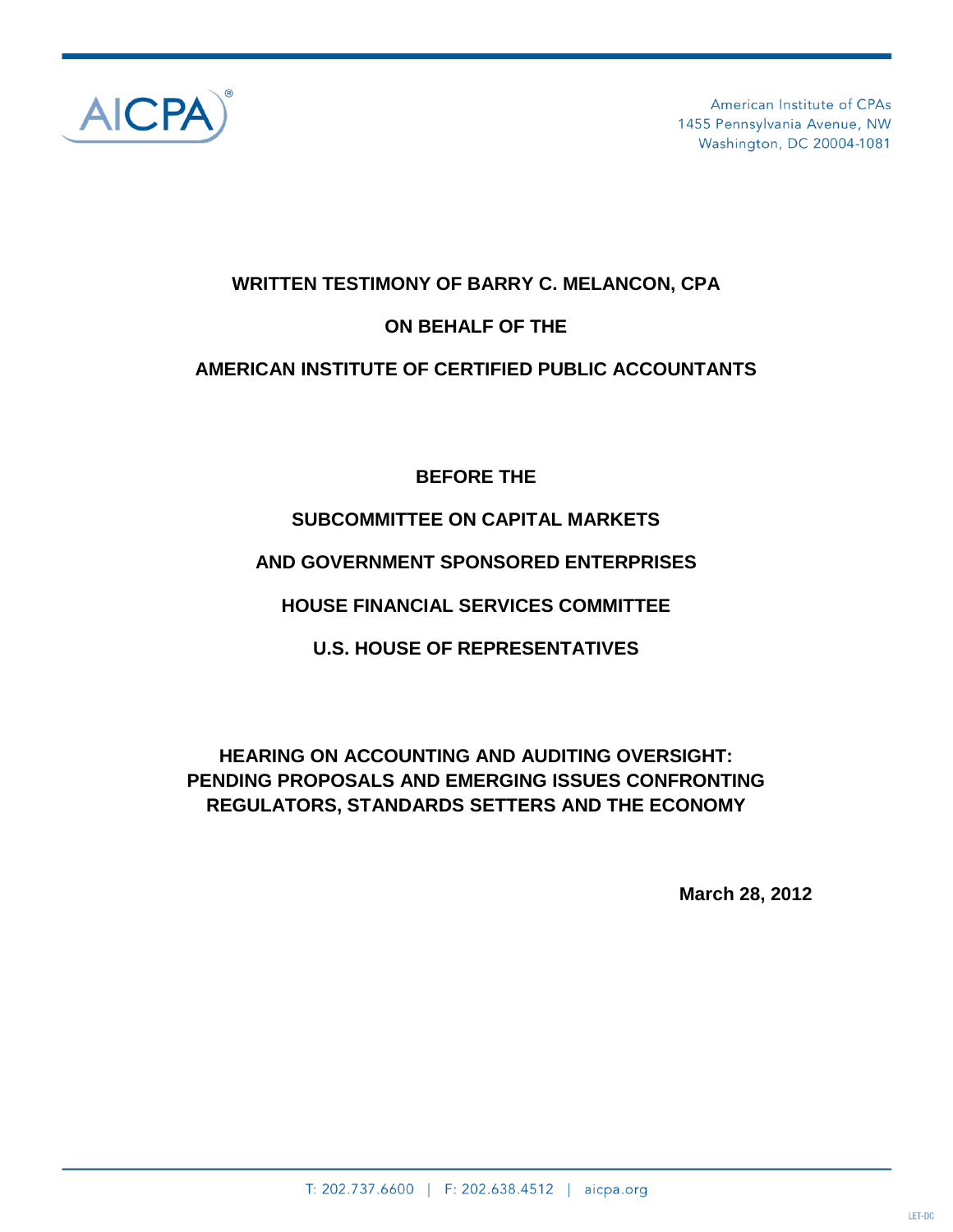#### **AMERICAN INSTITUTE OF CERTIFIED PUBLIC ACCOUNTANTS**

# **TESTIMONY OF BARRY C. MELANCON, PRESIDENT AND CEO BEFORE THE SUBCOMMITTEE ON CAPITAL MARKETS AND GOVERNMENT SPONSORED ENTERPRISES COMMITTEE ON FINANCIAL SERVICES U.S. HOUSE OF REPRESENTATIVES**

# **HEARING ON ACCOUNTING AND AUDITING OVERSIGHT: PENDING PROPOSALS AND EMERGING ISSUES CONFRONTING REGULATORS, STANDARDS SETTERS AND THE ECONOMY**

Good morning Chairman Garrett, Ranking Member Waters and members of the Subcommittee. My name is Barry Melancon and I am a CPA and president and CEO of the American Institute of Certified Public Accountants ("AICPA"). I am pleased to be able to testify before you today about "Accounting and Auditing Oversight: Pending Proposals and Emerging Issues Confronting Regulators, Standards Setters and the Economy." I will address the CPA profession's commitment to the public interest, as well as the important services CPAs provide to U.S. businesses of all sizes and to investors and the profession's role in the global economy and global capital markets.

This year, the AICPA celebrates its 125<sup>th</sup> anniversary. The AICPA was established by the accounting profession to serve the public interest by fostering independence, objectivity and competence, the highest possible level of professionalism and ethical behavior. Our mission is to provide our members with leadership, information and resources to enable them to provide valuable services in the highest professional manner to benefit the public, employers, investors and clients.

The world was very different in 1887 when the AICPA began than it is today. Businesses were simpler entities that focused on local markets and customers. Financial instruments were limited to hard currency and paper checks. And the Securities and Exchange Commission ("SEC") would not be established for another 47 years.

It's not an exaggeration to say that virtually everything CPAs do and how they do it has changed since then; the capital markets and business activity around the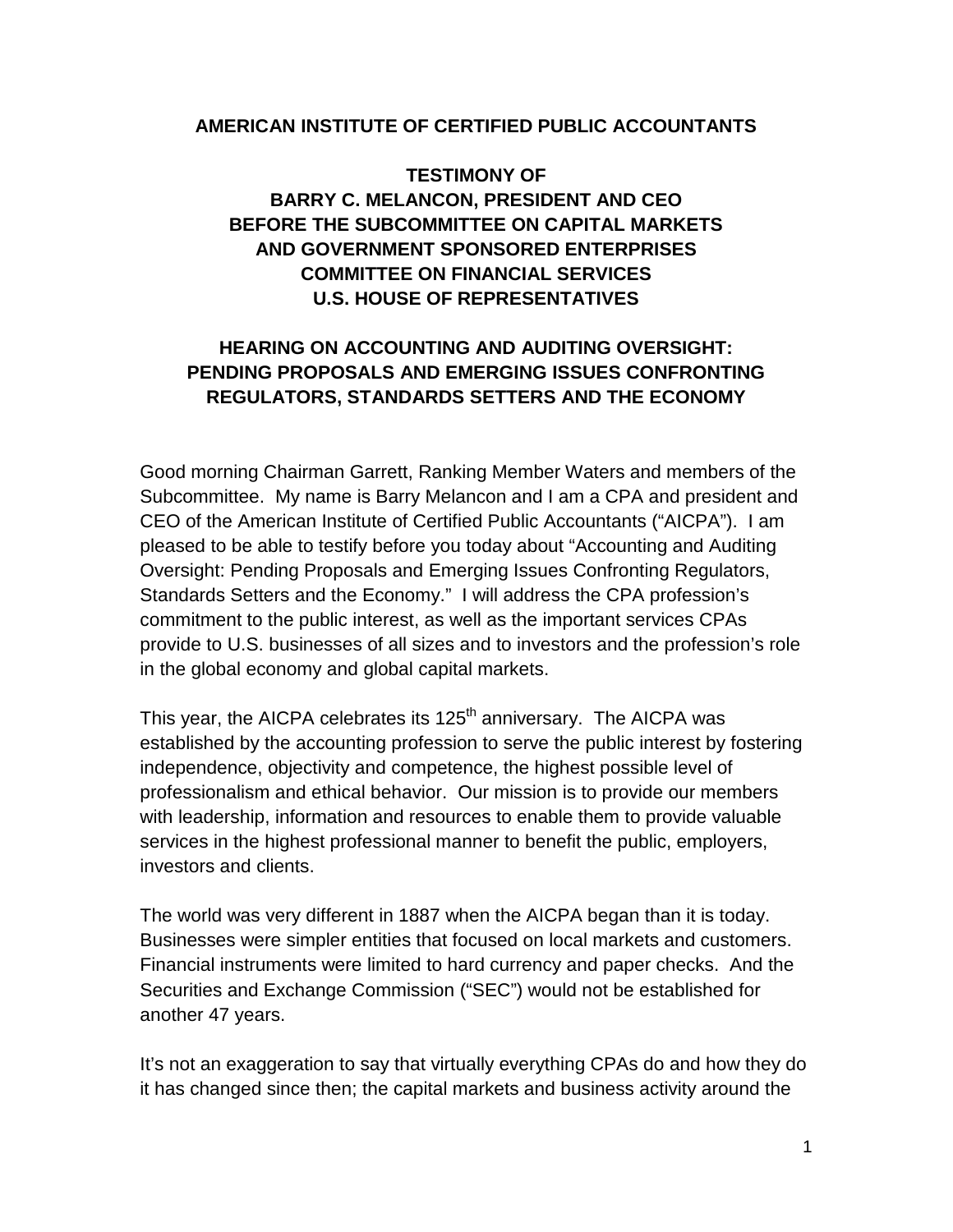globe have become more complex. What has not changed, however, is the commitment the AICPA and the profession made in 1887 to ensure the highest levels of quality and professionalism, unimpeachable ethics, objectivity and a healthy degree of skepticism, and financial reporting and auditing that meets the investment community's need for transparency and expert analysis.

The AICPA is the world's largest association representing the accounting profession, with nearly 377,000 members. AICPA members represent many areas of practice, including business and industry, public practice, government, education and consulting. CPAs work in accounting firms that range from sole proprietors in small towns supporting Main Street businesses, to large firms with thousands of employees supporting multinational entities with operations worldwide. CPAs are business owners, CEOs and CFOs and serve in other key decision-making roles in companies, from the Fortune 100 to small businesses, throughout America.

The AICPA sets ethical standards for the profession and U.S. auditing standards for audits of private companies, non-profit organizations and federal, state and local governments. It develops and grades the Uniform CPA Examination and offers specialty credentials for CPAs who concentrate on personal financial planning; fraud and forensics; business valuation; and information technology.

The AICPA works to ensure that CPAs have the skills, tools and information necessary to address the complicated accounting, tax and auditing questions they face every day. Our members are required to exercise sound professional judgment as they practice, regardless of whether the beneficiary will be investors, lenders, employers, employees, taxpayers or an unknown third party.

Of critical importance to the AICPA is that the profession fulfills its commitment to lead as our business community, its financial reporting needs and the needs of investors and other users of business information continue to evolve in a rapidly changing environment.

To that end, we've identified five strategic initiatives where we devote significant resources toward the advancement of the profession. We believe it is critical to create an environment that attracts the best and brightest from each generation to join and remain in the profession, to assure the quality of the services performed and to promote innovation for the future.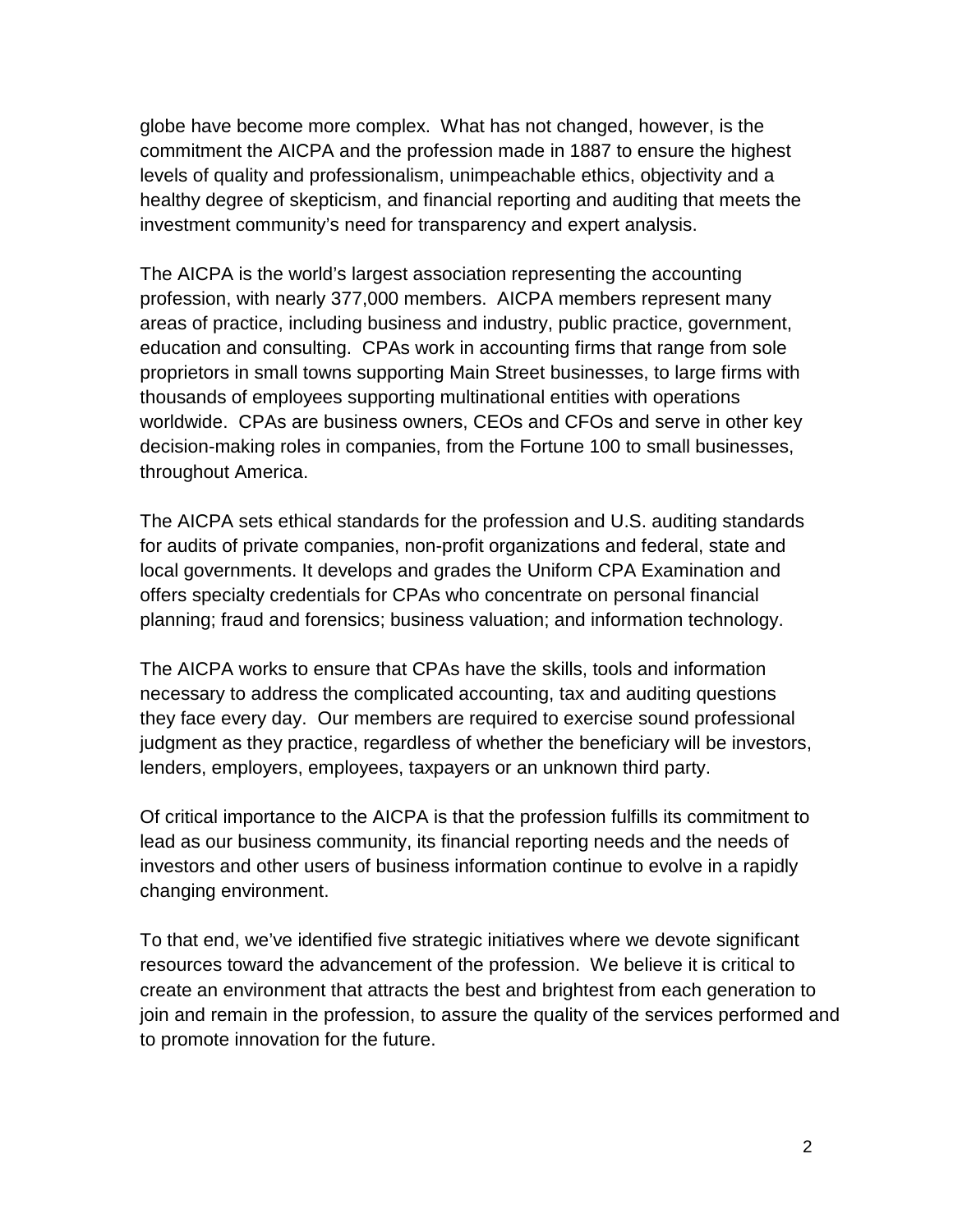The first strategic initiative is attracting and retaining the best and the brightest people into the profession.

The CPA profession recognizes its principal asset is human capital and the AICPA is making significant investments in creating a vibrant and highly qualified supply. Our research tells us that the baby boomer generation will be retiring at an alarmingly high rate, over 10,000 every day for the next 19 years, and that professions will be competing with each other to attract the best and the brightest. Our goal is to create an environment where the millennial generation is attracted to and continues to see the accounting profession as a rewarding profession where individuals can collectively make a difference in their communities, businesses and the economy.

The AICPA engages students through our **Start Here, Go Places** website, which is focused on high school and community college students. The site allows students to explore broad possibilities from small business start-ups to Fortune 100 companies.

We know that enrollment at community colleges is reaching an unprecedented level, but resources available to accomplish a transfer to a four-year institution continue to be challenged. To serve these needs, the AICPA, in partnership with other associations and state CPA societies, has taken critical steps to help students and educators at two-year colleges enhance the pathway to four-year schools.

To continue providing university accounting students and CPA candidates with a clear roadmap to navigate the educational and licensure process and become successful CPAs, the AICPA launched its community-based website, **ThisWayToCPA.com**. Since the website's launch, more than 27,800 have joined this community, which features CPA role model profiles, recent CPA candidate exam diaries and state licensure requirements.

**ThisWayToCPA.com** hosts scholarship applications and the **Legacy Scholars Program**. About 80 percent of the 2011 - 2012 class of AICPA Legacy Scholars represents students from ethnically diverse backgrounds. During the fall semester, Legacy Scholars' community service and outreach efforts reached over 4,600 individuals.

Because we believe there is an impending shortage of accounting PhD faculty, which are a necessary and integral part of the accounting profession supply chain, the AICPA established the **Accounting Doctoral Scholars Program**. With financial commitments exceeding \$17 million, the program's goal is to increase the current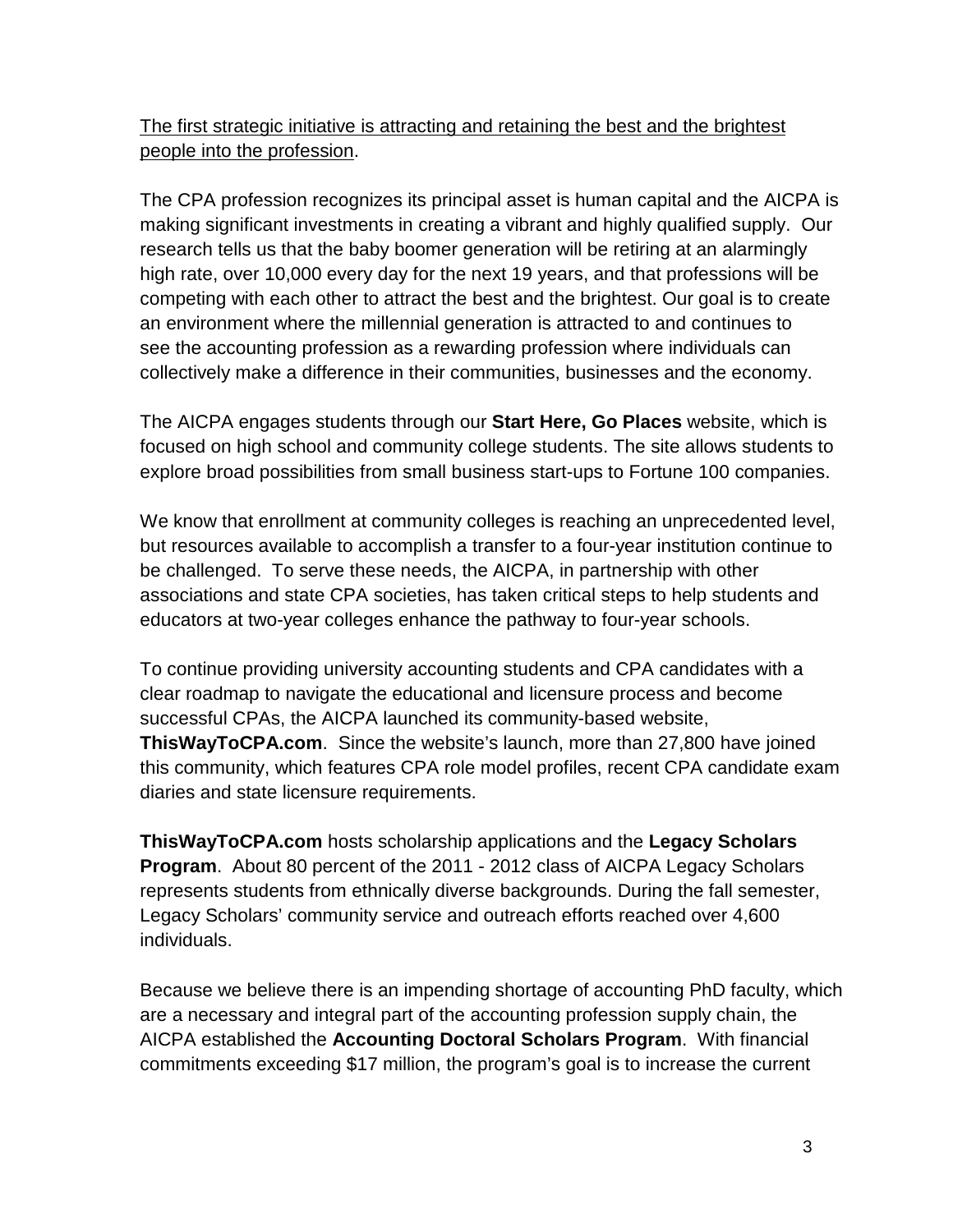doctoral pool by 120 PhDs by 2016. This program should also increase the availability and quality of accounting programs across the country.

The AICPA has established the **Fellowship for Minority Doctoral Students** to ensure that PhDs from minority populations are provided the resources to participate as we work toward creating a more ethnically diverse profession. Recognizing the need for ethnically diverse role models, the AICPA is enhancing its focus on diversity under the newly established **AICPA National Commission on Diversity**.

Aligning with the recommendations of the **Advisory Committee on the Accounting Profession for the US Treasury Department**, the AICPA works to address the future of accounting education through the efforts of the Pathways Commission. The Commission's goal is to provide ongoing strategies to enrich accounting education processes. The AICPA stands ready to support and implement the forthcoming recommendations.

#### The second initiative is ensuring the ongoing competency of the best and the brightest in their respective roles.

What may be most familiar to the Subcommittee is the fact that the AICPA develops and maintains the **Uniform CPA Examination** ("Examination"), which establishes the entry point for CPAs into the profession and is designed to assure a competency baseline for the best and the brightest. Examination content development is a major AICPA effort, involving sixty full-time AICPA staff and hundreds of CPA volunteers who spend literally thousands of hours every year on the development of new examination questions. A constant flow of new questions is necessary to maintain the currency, vitality, and credibility of the CPA Examination – which remains a critical entry point for professionals who serve the public in a wide swath of roles, from the CFO to the auditor to the tax preparer.

CPAs serve in many key decision-making roles, including those who work in business and industry. For example, over 42 percent of our members practice as management accountants–those CPAs on the front line every day making decisions about their businesses. Management is responsible for the preparation of financial information and therefore a CPA in business or industry is the gatekeeper who is responsible for the preparation of high quality financial statements. It is critical that CPAs have the skills and tools to "get it right." This includes a steady moral compass, a healthy eye for skepticism, the knowledge to apply professional judgment, and the technical accounting resources to apply his or her craft, including enhanced understanding of financial reporting standards. The AICPA's role is to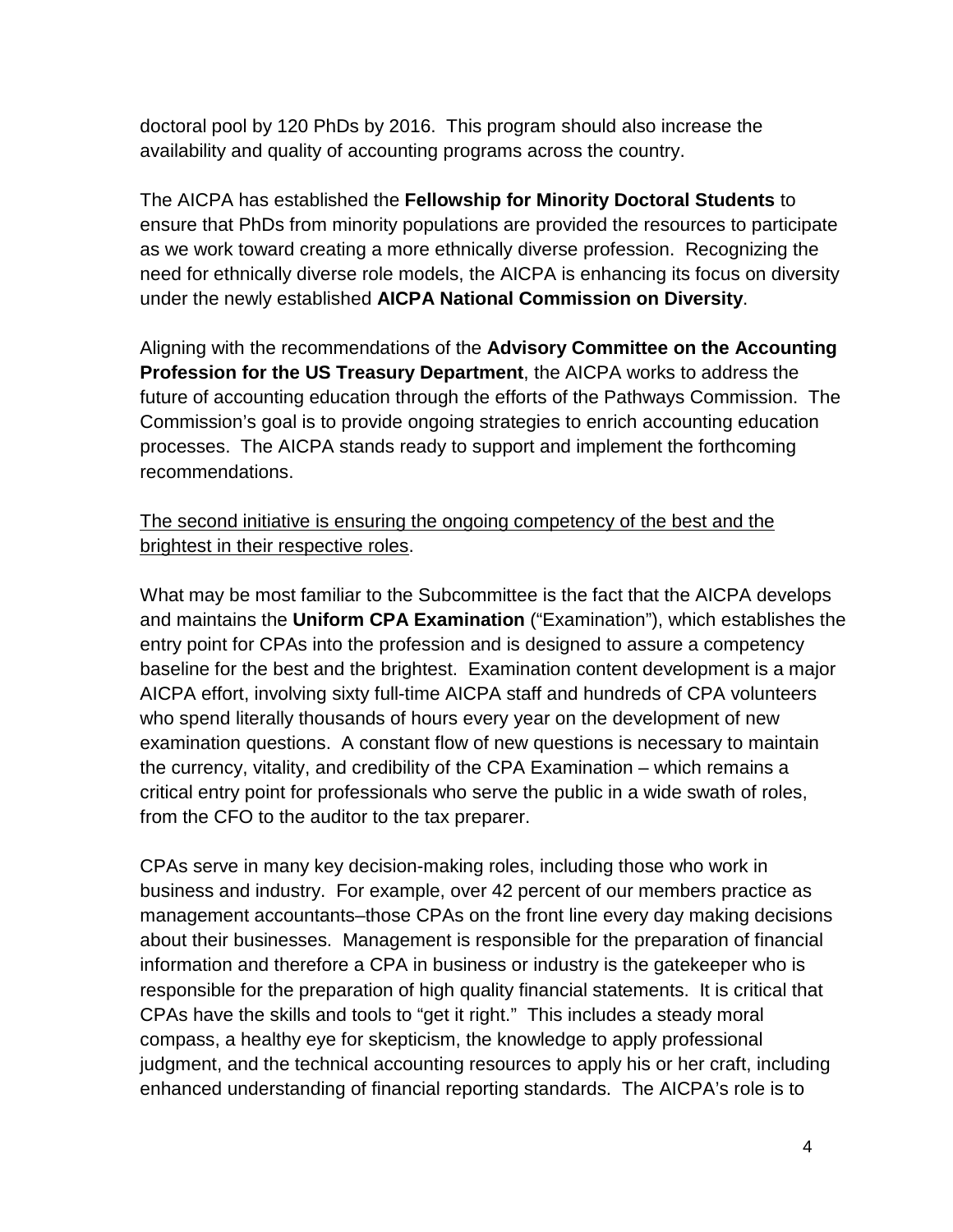provide the ethical framework, training and guidance so that the preparer is best positioned to "get it right." We do this through the development and issuance of training materials (e.g., conferences, continuing education) and publications (e.g., industry accounting guides, checklists, comparison tools).

The auditor provides an opinion on financial statements that are the responsibility of management to prepare. Auditing involves complex procedures designed to provide the auditor with sufficient evidence so that the auditor has reasonable assurance, which is a high but not absolute level of assurance, that his or her opinion is correct.

CPA firms and the AICPA commit significant resources to training and educating auditors in order to "get it right." Examples of our areas of focus are training and guidance materials in auditing standards and audit methodology, the development of skills necessary for fraud detection and how to apply professional skepticism and judgment and education in unique industries and areas of specialization, such as auditing fair value calculations or testing information technology controls.

One of the keys to quality is the structure that firms have in place to internally support and monitor their audit engagement teams. For example, the major accounting firms and the AICPA provide practitioners with access to specialists in accounting and auditing on a daily basis. These consultations help promote accounting and audit effectiveness as well as consistency in the application of standards. Internal review, monitoring and inspection of audit engagements are also key components of assuring that the firm has complied with all appropriate professional standards.

Further, external quality monitoring via peer review and Public Company Accounting Oversight Board ("PCAOB") inspection provide the final layer of oversight, designed to provide investors with confidence that the auditor has the skills, education and procedures in place to assure that the audit meets the appropriate professional standards and can be relied upon.

As part of the AICPA's commitment to audit quality, we have established audit quality centers, so that we can provide CPAs with focused tools and resources to meet the ongoing challenges of a vibrant and changing environment. Our **Governmental and Employee Benefit Plan Audit Quality Centers** focus on enhancing the performance of the CPA firms that audit the many thousands of entities that receive federal assistance, including governments, not-for-profits and certain for-profits and that participate in over 80,000 employee benefit plans, such as 401(k), pension and health and welfare plans subject to the Employee Retirement Income Security Act.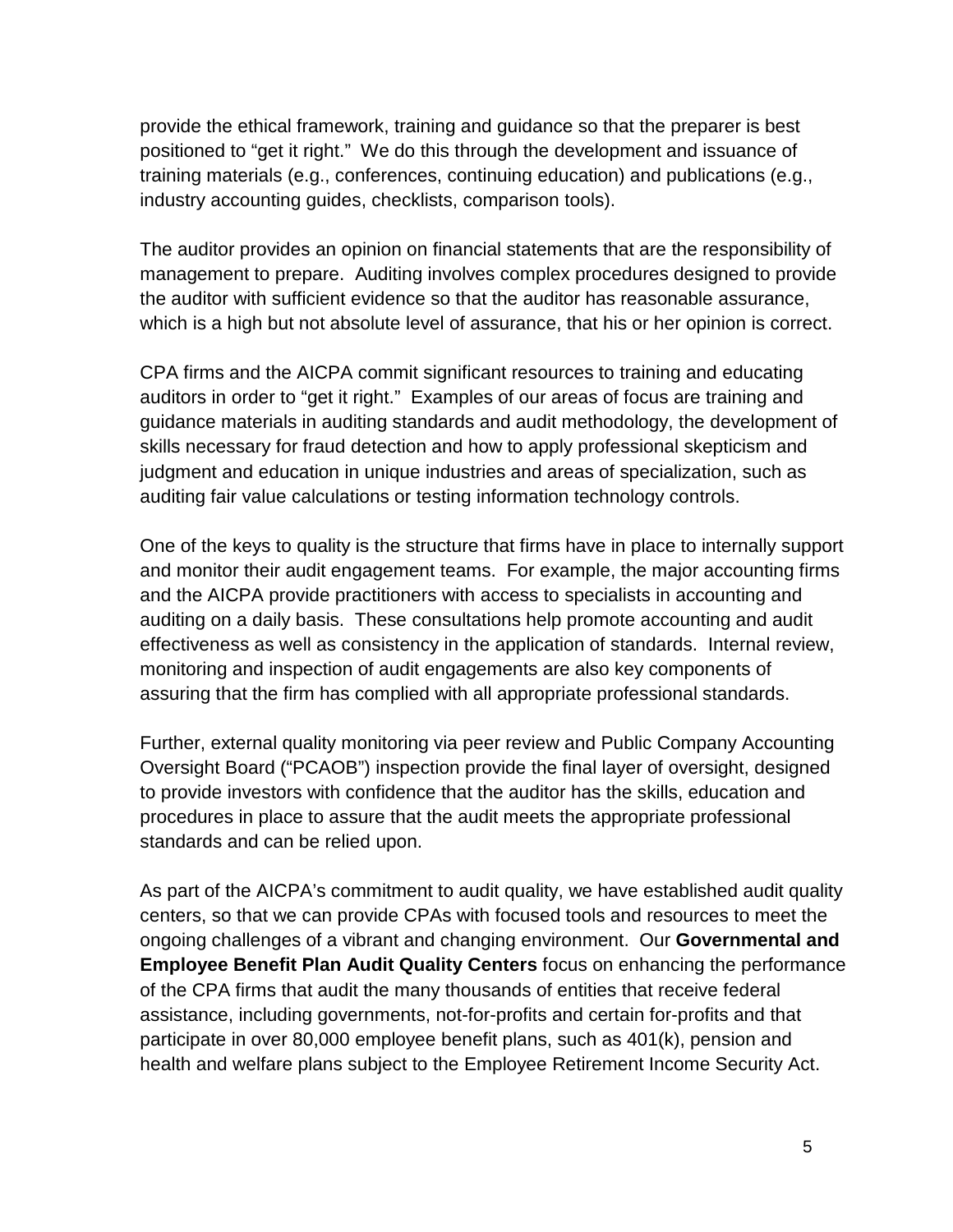In addition, five years ago the public company auditing profession established the **Center for Audit Quality**--an independent organization affiliated with the AICPA, whose sole mission is to improve the quality of and confidence in public company audits--which has been a leader in the profession, dedicated to enhancing investor confidence and public trust in the global capital markets.

## Third, the AICPA promotes independent, relevant financial reporting, auditing, and ethical standards.

Standards of practice, developed free of any special interest influences but with input from all relevant stakeholders, are critical to the production of information that is meaningful to investors and other users of business information.

Accordingly, the AICPA supports the ongoing independence of the Financial Accounting Standards Board ("FASB") in its activities to develop financial reporting standards for public companies. More broadly, we support the development of one set of high quality global financial reporting standards, and we believe that International Financial Reporting Standards–or IFRS--are best positioned to be that set of standards. The accounting profession strongly encourages the SEC to make a decision soon on next steps with respect to IFRS incorporation into U.S. GAAP.

The AICPA was an early supporter of international convergence of accounting standards and has fully supported the incorporation of IFRS into the U.S. financial reporting framework. There is no choice: uniform international standards are critical. Multinational companies are chartered in different countries and the AICPA is convinced that investors will benefit if issuers around the world prepare financial statements using a common set of high quality, globally accepted and consistently applied and enforced financial reporting standards.

Along these lines, we would also suggest the PCAOB consider utilizing International Standards on Auditing--ISA--as a basis for U.S. public company auditing standards.

Finally, the AICPA's mission includes promoting the highest possible ethical standards. It sanctions members who do not follow the standards that we have set and that we believe are essential to the proper professional performance of a CPA.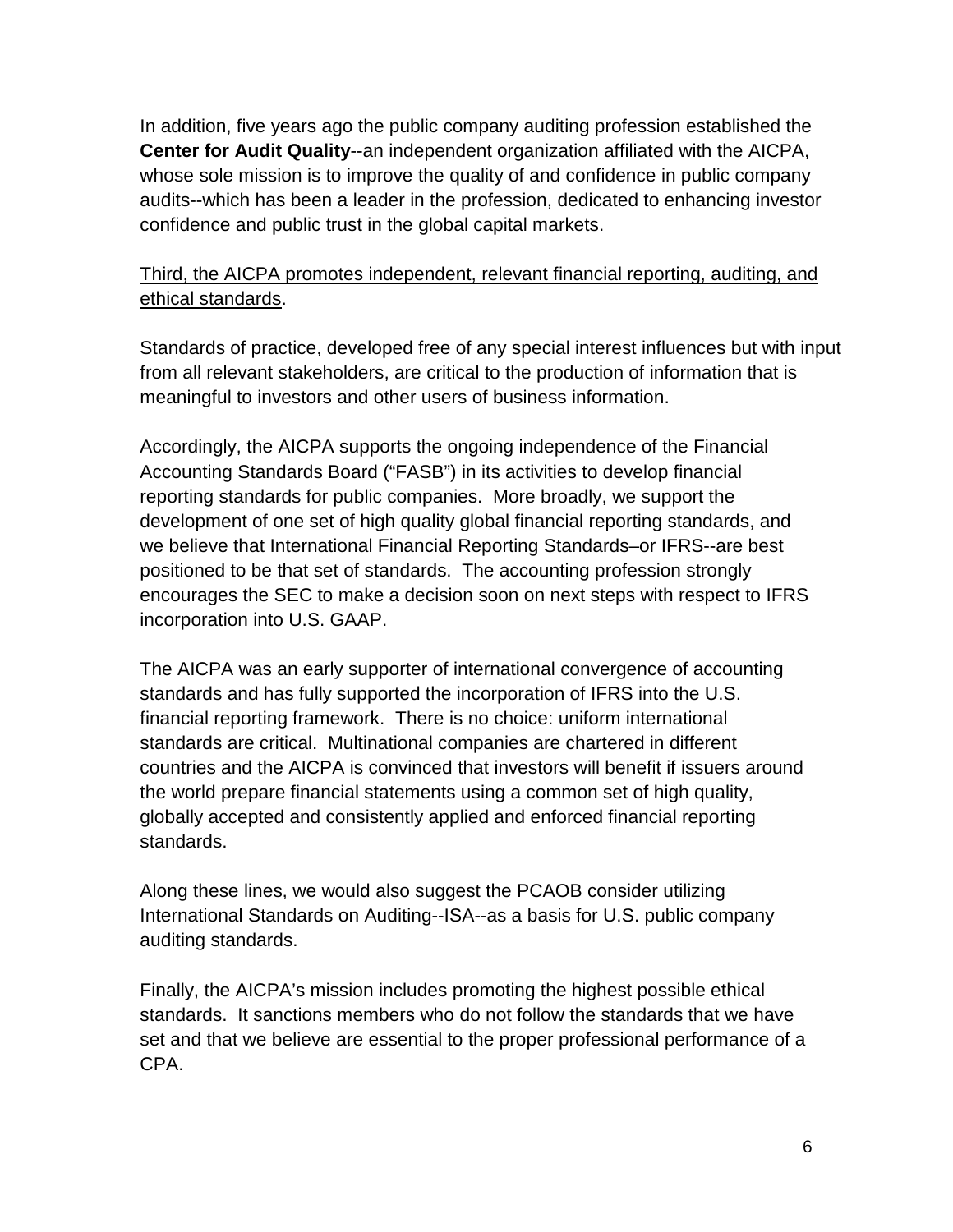The fourth strategic initiative is developing and implementing innovative solutions to the increasingly complex issues and business environment that CPAs navigate skillfully for their clients and employers.

Accounting and auditing solutions need to keep pace with business activities in order to maximize the ability of the profession to provide value-added services. Standards for financial reporting are critical to the equation and non-financial information is becoming an increasingly integral tool to assess current and future business performance. Measurement of natural resource use and replenishment is a good example of the kind of issue the profession is confronting.

How these important measures are reported and whether there should be independent reporting and assurance on those measures is an emerging discussion topic within the business community.

Internal control has always been an integral part of reliable financial reporting, and Sarbanes-Oxley focused renewed attention on its importance. We believe that robust internal control over financial reporting is critical to every organization, regardless of size. Further, testing financial reporting control effectiveness and reporting on controls to some extent should be required in every audit. The AICPA continues to believe that there should be no additional exemption for existing issuers from section 404(b) of Sarbanes-Oxley.

Use of technology is a given and it is one of the critical tools companies utilize to manage their businesses. We believe it is important for users of business data to have meaningful and usable information to help them make investing decisions. While not demanded yet, we believe that users will seek a common format on the source data that ultimately results from financial statements and we are on the frontlines to support the advancement of such a format.

E**X**tensible **B**usiness **R**eporting **L**anguage ("XBRL") is an electronic data format standard that is already opening doors by allowing users of financial information to drill down into financial statements and other business reports. XBRL is a royalty-free, international information format designed specifically for these purposes, which allows users to automatically consume and analyze the data. We strongly believe the broader application of the XBRL data standard across reporting streams would create tremendous efficiency gains and enable more sophisticated and timely analysis. The creation of new tools to leverage these data standards will magnify this potential exponentially.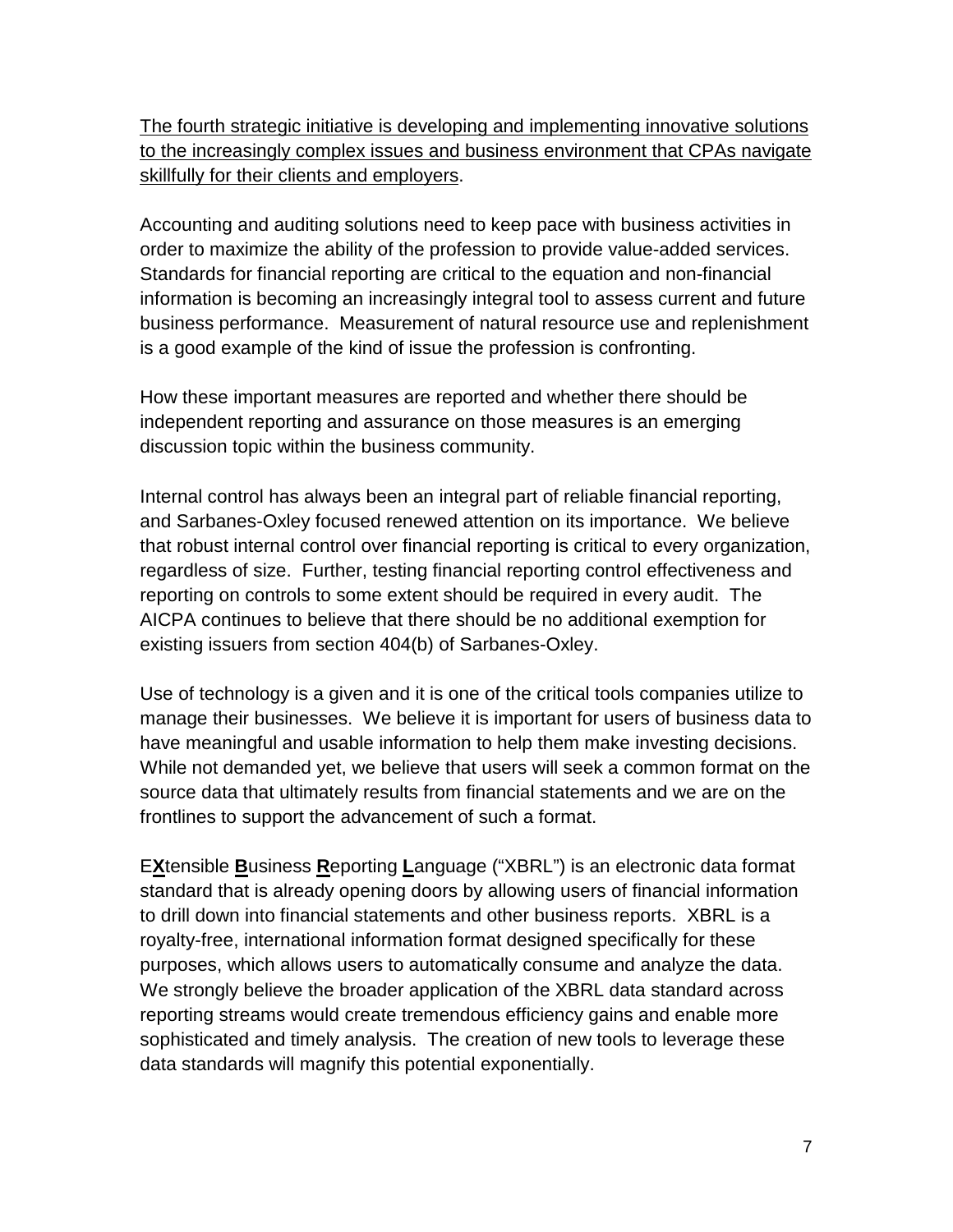Looking to the future, the AICPA and the profession are working to integrate key non-financial data with financial reporting measures to provide one integrated meaningful report. We started this work nearly 10 years ago with the creation of the **Enhanced Business Reporting Consortium** and are now collaborating with the **World Intellectual Capital Initiative** and the **International Integrated Reporting Council** to advance this initiative.

We are also looking at the best ways to develop assurance of this data via activities related to data standards, information integrity and system reliability which addresses the privacy, security and confidentiality of information in addition to other criteria.

Finally, we recognize that preventing and detecting fraud remains a significant challenge for all members of the "financial reporting supply chain"–company management, boards of directors, audit committees, internal auditors and external auditors. While company management has primary responsibility when it comes to preventing and detecting fraud and the financial statement audit is designed to provide reasonable assurance that material fraud will be detected, all members of the supply chain should work together to leverage their complementary and interconnected duties. Of great importance in mitigating the conditions leading to fraud is the tone at the top, skepticism and strong communication. A critical part of the profession's work, headed by the Center for Audit Quality, is the formation of an **Anti-Fraud Collaborative Partnership** with a number of other financial associations. The partnership is engaged in a number of projects aimed at improving our collective ability to deter and detect financial reporting fraud.

#### The fifth strategic initiative is supporting robust but balanced regulation.

Robust, balanced regulation is the final component of the strategic equation.

The profession is subject to several layers of regulation. State boards license and regulate CPAs at the state level. Several agencies regulate CPAs at the federal level depending on the area of practice, including the SEC and the PCAOB.

The AICPA believes in a strong and balanced regulator for the public company audit profession and supports robust regulation of the profession in a manner that protects the public, but does not detract from, nor negatively impact, quality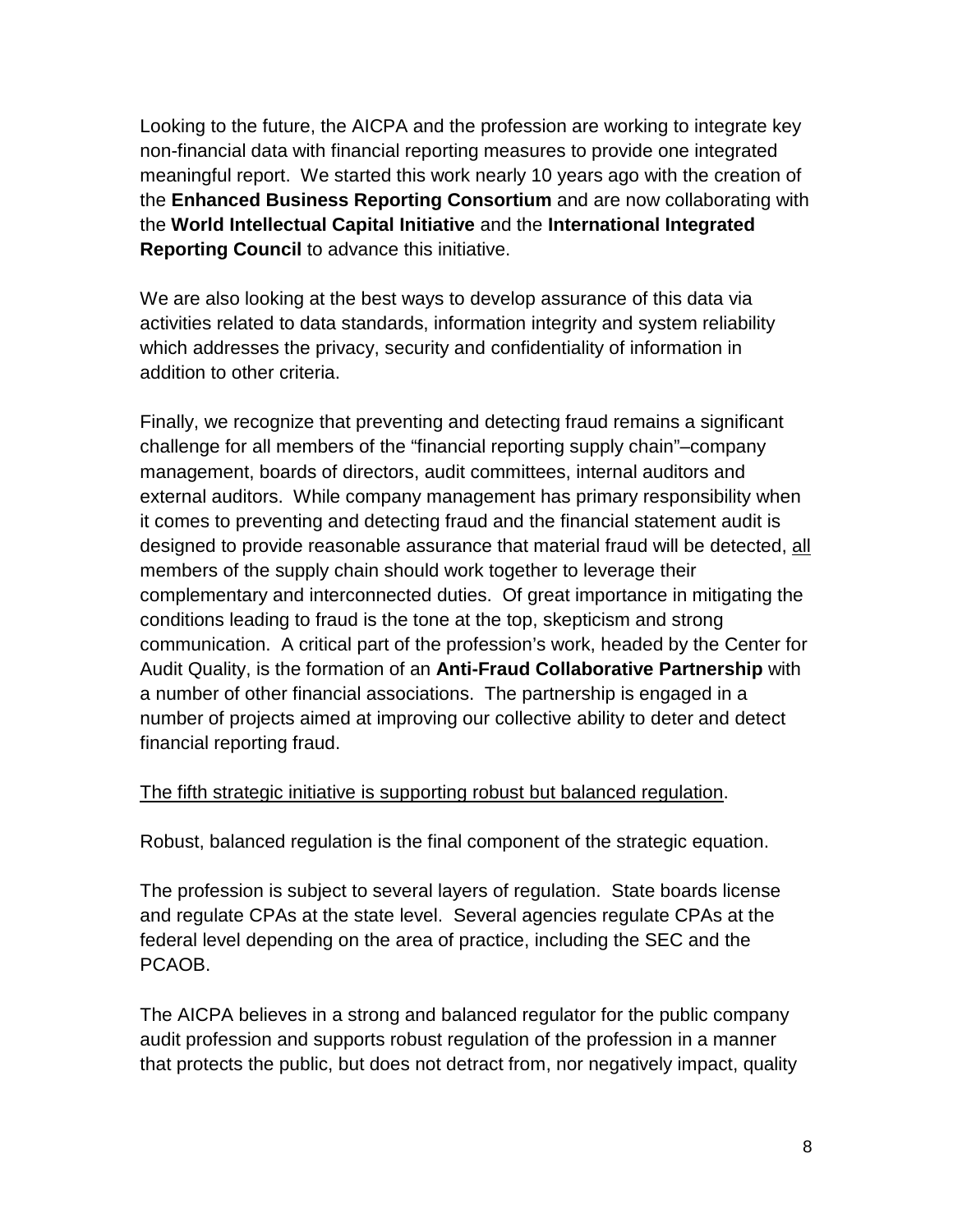reporting and auditing and does not restrict the effective and efficient flow of capital.

There are several current issues that should be noted in a discussion of robust and balanced regulation:

1. A strong and balanced regulator for the public company audit profession. The AICPA and the profession communicate regularly with the SEC, PCAOB, FASB and Governmental Accounting Standards Board ("GASB") to provide useful and relevant information about the profession and to make sure that the profession's views are considered as part of these organizations' deliberations. Through our members' expertise and the information and data we have compiled, we formally comment on proposals and informally consult with these entities, to help them fully understand the implications of what they are considering and ultimately develop meaningful and balanced regulation and standards.

During its entire history, the AICPA has consistently worked closely with Members of Congress, regulators, the accounting standards-setting bodies and ad hoc federal task forces and committees, to assure balanced regulation of the profession.

2. PCAOB Rulemaking. The PCAOB is currently engaged in a number of projects and is to be commended for the manner in which it is approaching them. For example, before issuing the concept release on possible changes to the auditor's reporting model, the PCAOB held open forums as well as private meetings with a wide variety of stakeholders, including auditors, audit committee members and investors, to help shape the ideas presented in the concept release. This is a good example of how a strong and balanced regulator acts to promote the public interest.

3. PCAOB Concept Release on Firm Rotation. In August 2011, the PCAOB issued Release No. 2011-006--*Concept Release on Auditor Independence and Audit Firm Rotation–*focusing on various recommendations, including the periodic, mandatory rotation of an audit firm, to improve auditor independence, objectivity and skepticism. Sarbanes-Oxley delegated responsibility for overseeing the financial reporting process, including the hiring and firing of the external auditor, to independent audit committees. Audit committees, which take this responsibility seriously and have the requisite skills, fiduciary knowledge and experience, are the appropriate and balanced approach to the auditor's ongoing engagement and retention. We believe in the audit committee's authority and support efforts to strengthen the role of the audit committee, not undermine it.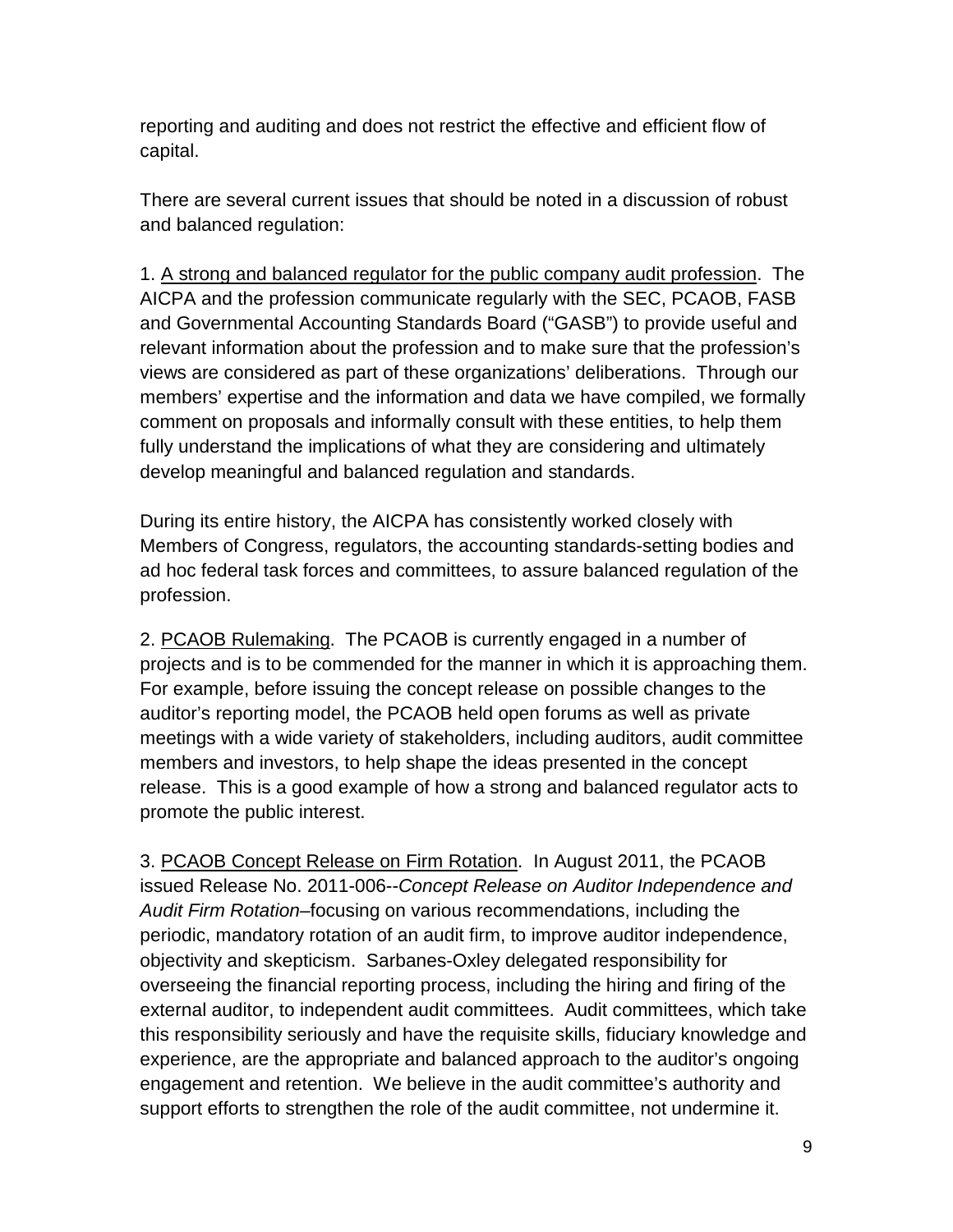Interestingly, the PCAOB's release acknowledges that there is little evidence linking audit firm tenure to audit failures or a lack of independence, objectivity and professional skepticism by the auditors. The release also recognizes that mandatory audit firm rotation would represent a significant change in practice and would increase costs and cause disruptions for companies and external auditors.

Of the roughly 600 comment letters received by the PCAOB, 94 percent were against mandatory audit firm rotation, including that of the Government Accountability Office ("GAO"), which stated the PCAOB "does not provide compelling evidence that the root cause of the audit quality issues [it has found] is related to a breakdown in auditor independence." GAO also stated, "Even if the PCAOB could clearly establish that a lack of independence or objectivity is causing audit quality problems, it is unclear that such a problem would be prevented or mitigated by a mandatory audit firm rotation requirement." Finally, it's important to note that more than 200 letters were sent to the PCAOB by audit committees during the original comment period, and not one supported rotation.

Given the significant costs and disruption, the lack of evidence linking engagement tenure to audit quality, and, most importantly, the risk that mandatory rotation is actually a detriment to audit quality, we oppose mandatory firm rotation. We do however support the review underway to further enhance both the role of the auditor and of the audit committee in ways that enhance the quality of information provided to investors. We believe this is a much more beneficial and fruitful area on which to focus.

Should the PCAOB's Concept Release become a proposal which is adopted, it would represent a very clear example of unbalanced regulation. It would impose significant strains on the audit profession and the public company business community with no evidence that the Sarbanes-Oxley formula, which assigned authority to hire and fire the auditor to the independent audit committee, is not working in a way that protects the public interest.

4. Transparency of PCAOB Enforcement Proceedings. The PCAOB also has urged Congress to amend Sarbanes-Oxley and make its enforcement proceedings public. To that end, the "PCAOB Enforcement Transparency Act of 2011," which has been introduced in both the House and the Senate, would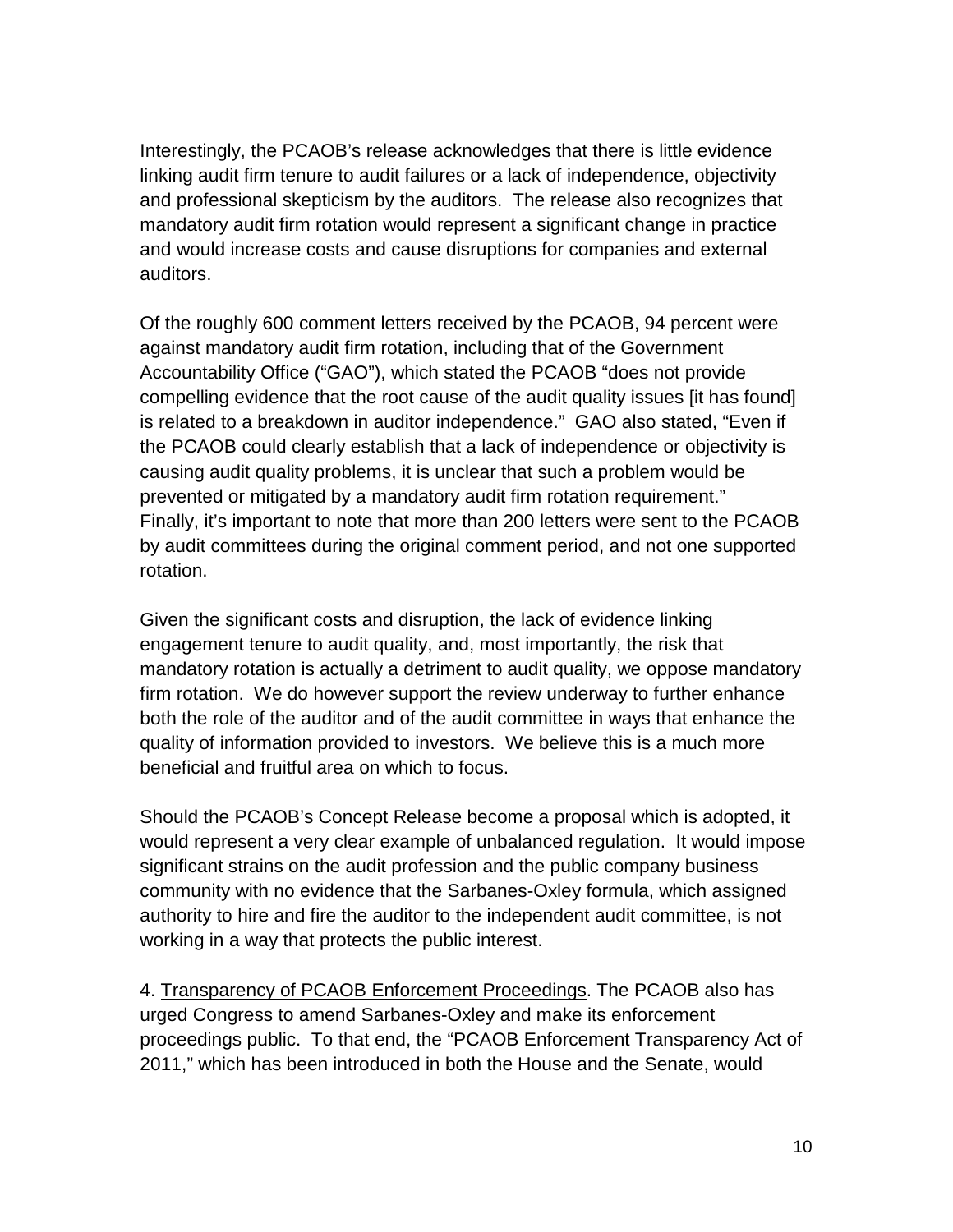make PCAOB hearings and all related notices, orders, and motions, open and available to the public unless otherwise ordered by the Board.

PCAOB enforcement proceedings currently are confidential under Sarbanes-Oxley, because Congress understood that auditors belong to a profession in which a good reputation is essential and publication of *unproven* charges may end an individual auditor's career or audit firm's existence. Congress created a special confidentiality regime for PCAOB enforcement proceedings because of that concern and because the PCAOB is not part of the government and thus is not subject to the procedural due process requirements imposed on government agencies pursuant to the Administrative Procedures Act.

Most assuredly, the AICPA and the accounting profession want to eliminate bad actors from the profession. The stain from one affects all. But there needs to be an appropriate balance of the rights of the accused and due process for someone unjustly accused.

Transparency of PCAOB disciplinary matters is appropriately addressed under current law, by the PCAOB's authority to refer matters to the SEC when it determines that public disclosure is necessary to protect the public interest. The SEC has the authority to make its investigations public. In other words, the PCAOB has existing statutory authority to address these public policy concerns; thus we believe that amending Sarbanes-Oxley is unnecessary.

5. Transparency of Audit Partners. In October, 2011, the PCAOB issued a proposed rule--"*Improving the Transparency of Audits: Proposed Amendments to PCAOB Auditing Standards and Form 2*" that would require identification of the audit partner and certain other independent firms and participants along with the percentage of hours worked in the audit report.

We have appropriately questioned the PCAOB on whether the identification of the engagement partner in the audit report will improve audit quality and auditor accountability and have expressed concerns about increased liability to, and safety of, the individual audit partner. We suggested an alternative that identifies the audit partner in firms' annual reports to the PCAOB (Form 2) rather than the audit report in SEC Form 10-K.

The profession also supports providing additional information to investors to enhance the understanding of the auditor's role and responsibilities and the audit process, including certain information regarding the use of other firms in the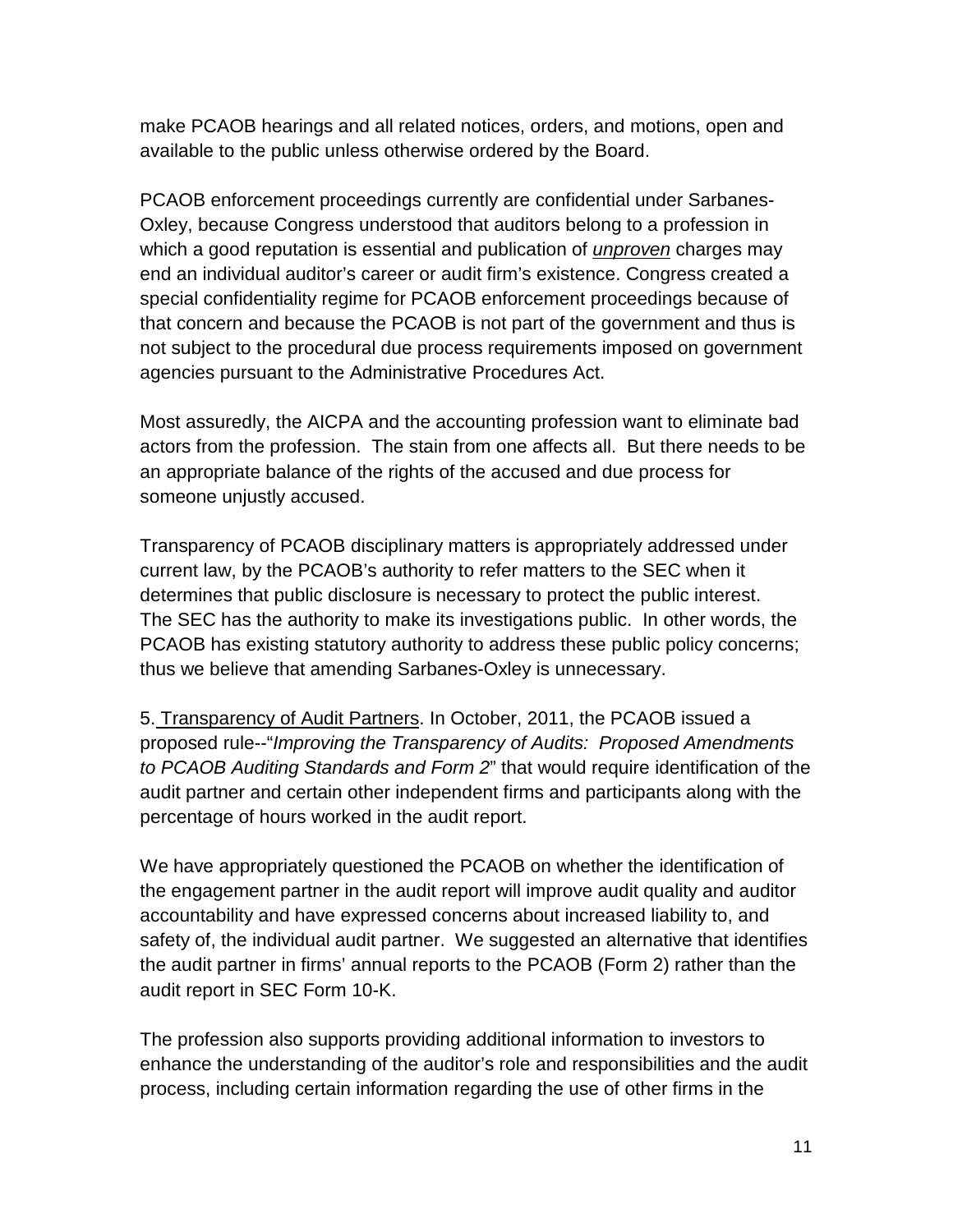audit. We have suggested 1) a higher threshold for disclosure, such as 10 percent or 20 percent participation which aligns with existing FASB, SEC and PCAOB guidance and 2) using ranges to indicate participation as opposed to requiring disclosure of precise participation percentages.

We hope the PCAOB will consider this more balanced, but still robust approach.

I also want to note two recent regulatory rulemakings where we believe the PCAOB and the SEC have adopted rules that overlook the appropriate balance between regulation that protects the public and regulation that overly burdens businesses and their auditors.

The first relates to audits of non-public, not-clearing, non-custodial (known as "introducing") broker dealers and the second relates to audits of pooled investment vehicles ("PIV").

Congress explicitly gave the PCAOB in the Dodd-Frank Act the authority to determine which nonpublic broker-dealer auditors should be part of an expanded regulatory structure that includes PCAOB auditor oversight and inspection. Rather than tailoring its approach to those broker-dealers that pose the greatest risk, the PCAOB has adopted an interim rule requiring that all auditors of nonpublic broker-dealers be registered and inspected.

We believe that regulations–and the resources to implement those regulations- should focus on where there is greatest risk to the investing public and that auditors of non-public introducing broker-dealers do not pose that risk and, therefore, should not be subject to PCAOB oversight and inspection.

The second issue involves amendments to the SEC's custody rule. In its custody rule, the SEC determined that all PIVs must be audited by independent public accountants "subject to regular inspection by" the PCAOB. However, some CPA firms that previously have specialized in PIV work do not audit public companies and, therefore, cannot be subject to PCAOB inspection. This regulation denies those CPA firms the ability to continue to audit their PIV clients, which are not publicly-traded companies. We do not believe it appropriate for the SEC to effectively ban an otherwise qualified firm from conducting this work through its rules.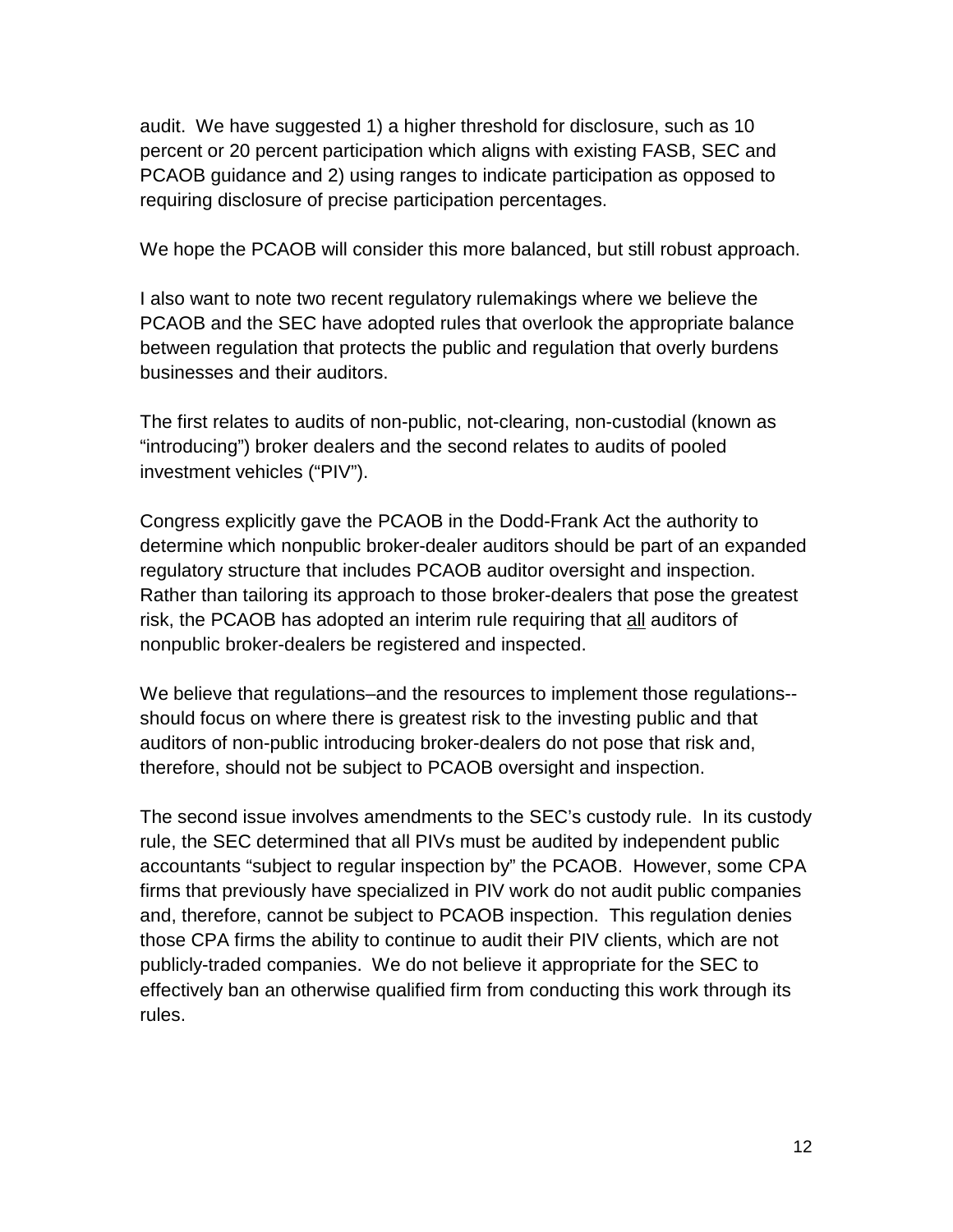Another area of continuing discussion in the policy arena is the requirement for auditors to attest to a public company's internal controls over financial reporting under section 404(b) of Sarbanes-Oxley.

The Dodd-Frank Act made the exemption from this auditor attestation requirement permanent for public issuers with market capitalizations of less than \$75 million. In recent months, there have been multiple proposals to raise this exemption for larger companies and/or to provide an on-ramp for new public companies. While we oppose exemptions to Sarbanes-Oxley section 404(b) for existing issuers, we appreciate Congress' effort to promote capital creation for small businesses through the more focused approach of the IPO on-ramp legislation.

As I mentioned earlier, effective internal controls are an integral part of an entity's financial reporting system. The U.S. Government Accountability Office has recognized this concept and requires auditors of entities subject to an audit under Generally Accepted Government Auditing Standards to issue a report identifying weaknesses in internal control over financial reporting that were noted during the financial statement audit.

Let me complete my remarks by reiterating the CPA profession's foundation of commitment to the public interest, our history of objectivity, independence and integrity and as well as the important services CPAs provide to U.S. businesses of all sizes and to investors and the profession's role in the global economy and global capital markets.

The U.S. retains the most sound and credible financial reporting in the world and I am here to assure you that CPAs in all areas of the accounting profession, along with the American Institute of CPAs, join you as we seek to advance a common mission of promoting the highest quality accounting and auditing services that are valuable to the public interest and to the global capital markets.

Thank you for the opportunity to testify today.